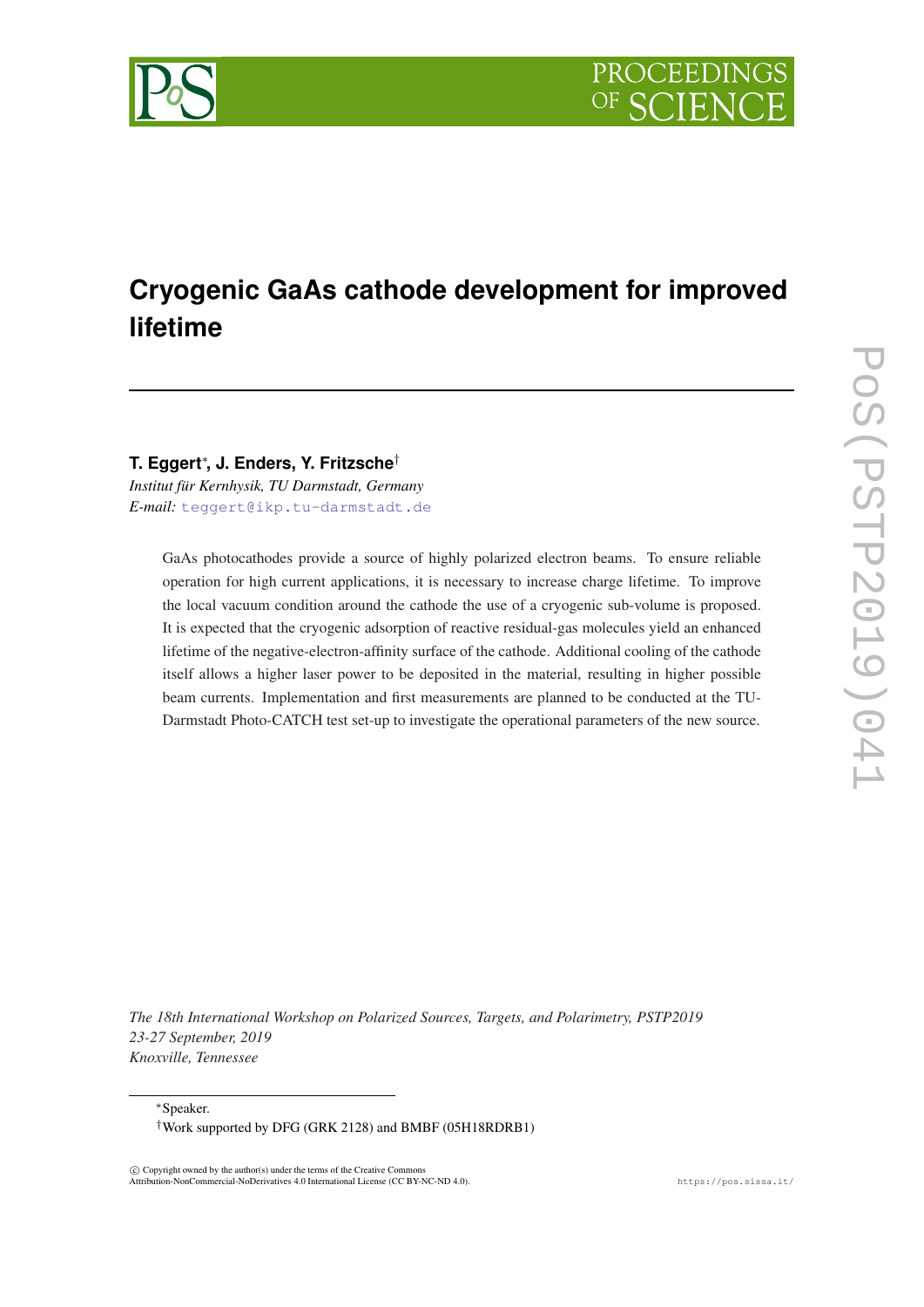#### 1. Introduction

Photo-guns with semiconductor photo-cathodes like GaAs provide a source for high-current, low emittance electron beams necessary for ERL experiments [1], positron production [2], or future colliders in general [3]. For highly polarized beams a negative-electron affinity (NEA) coating of the cathode is essential for photo emission. The process of applying this layer is called activation. In our case cesium and oxygen are used. The destruction of this coating limits the operational usability of the cathode. One distinguishes between the dark lifetime, describing the lifetime while the cathode is activated, but not in operation, and the operational lifetime. Both can be increased by reducing the residual-gas pressure around the cathode [4]. This work describes an approach to improve the vacuum conditions and therefore the dark and operational lifetimes of GaAs cathodes by putting the cathode in a cryogenic sub-volume. This contribution updates the report given at IPAC 2018 [5].

#### 2. Lifetime limiting factors

The quantum efficiency (QE) of a photo cathode describes the ratio between the number of photons hitting the cathode surface and the emitted electrons. The time until the QE is reduced to 1/e of its initial value is called the lifetime of the cathode. The dark lifetime describes the lifetime of an activated cathode which is not in operation and the operational lifetime describes the deterioration of the QE during beam extraction, induced by the destruction of the NEA coating. The total lifetime can be described as follows [6]:

$$
\frac{1}{\tau} = \sum_i \frac{1}{\tau_i} = \frac{1}{\tau_{vac}} + \frac{1}{\tau_{fe}} + \frac{1}{\tau_{loss}} + \frac{1}{\tau_{ibb}},
$$

where  $\tau$  is the total lifetime of the cathode. The first two terms describes the dark lifetime with the vacuum lifetime τ*vac* caused by chemical reactions of the NEA layer with residual gases and τ*f e* the lifetime due to field emission. The latter two terms limit the operational hours, where τ*loss* describes the lifetime related to beam loss, and  $\tau_{ibb}$  describes the destruction of the NEA layer due to residual gas, ionized by the electrons and accelerated backwards by the electric field towards the cathode, which is called ion back-bombardment (IBB). Field emission and beam-loss effects are determined by the geometry and voltage layout of the source. The vacuum lifetime and ion back-bombardment are directly related to the vacuum conditions. Molecules containing oxygen have the strongest effect on the chemical degeneration of the CsO layer. However, at temperatures around and below 10 K, such gases  $(O_2, CO_2, CO)$  condense on a cold surface, and the significantly reduced residual-gas pressure is dominated by  $H_2$  and He.

In an attempt to improve the vacuum, the cathode is put inside a cryogenic sub-volume to significantly improve the vacuum conditions around the cathode to reduce these lifetime limiting effects. At the expected temperatures the outgassing of  $H_2$  can not be prevented completely. However, H<sup>2</sup> does not contribute to the corrosion of the cathode, but it is the main cause of IBB [7]. Preliminary estimates of the vacuum conditions inside an almost completely closed cryogenic subvolume show that a H<sub>2</sub> pressure of a factor of  $10^{-3}$  lower compared to the outer chamber can be achieved.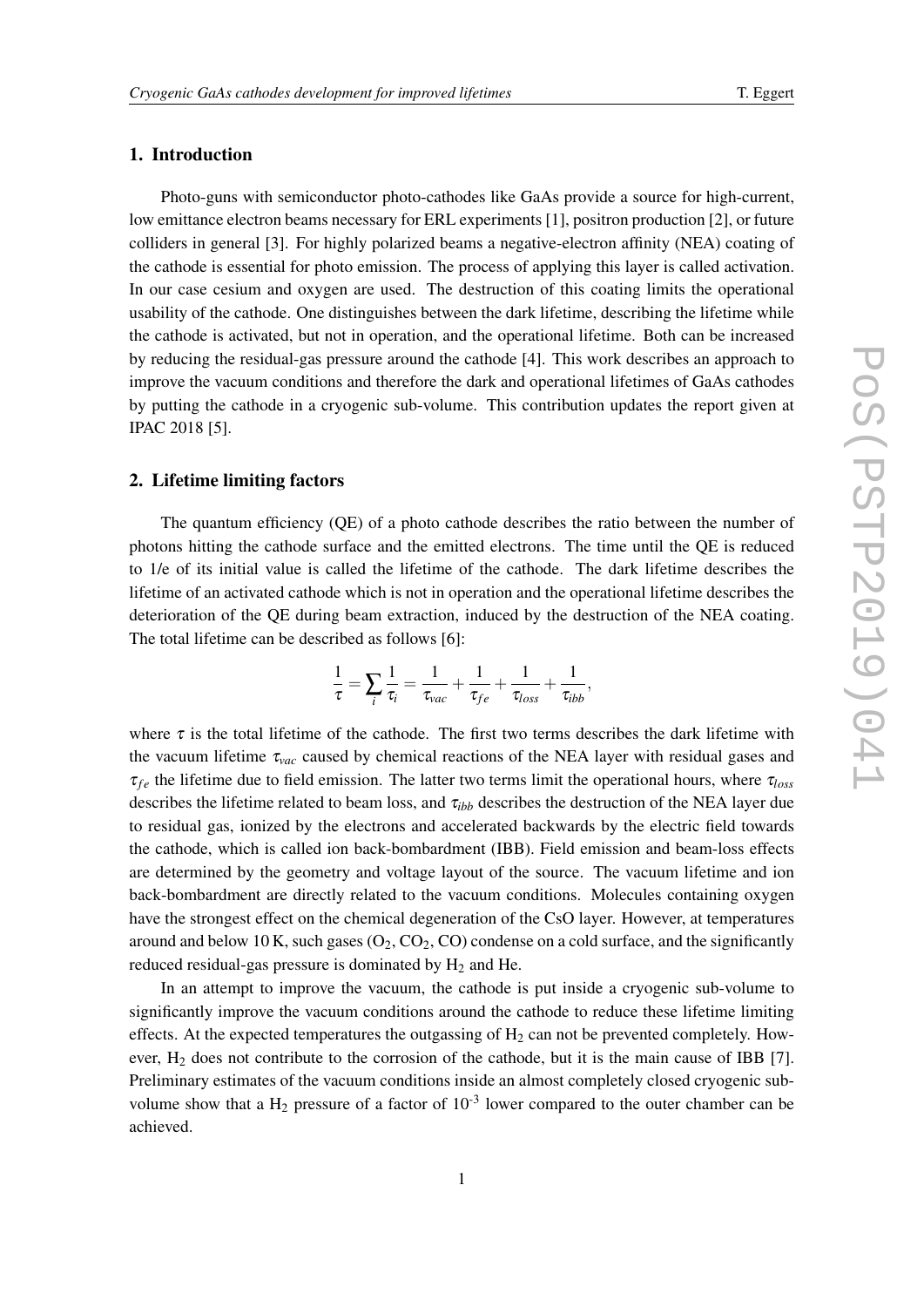## 3. Source Design

Figure 1 shows the current design of the cryosource setup. The puck, which houses the cathode is inserted into the top part of a chamber with 10 cm diameter. The top part consist of aluminum, features a Pierce geometry for optimum beam emittance and is on a -30 kV negative potential. The chamber walls consist of an alumina insulator and are closed on the bottom by a grounded aluminum plate with an exit tube. The top of the chamber is connected through an insulator and a copper plate to a cryocooler, which provides the cooling power to achieve the needed temperature. The copper plate is slightly lager than the diameter of the chamber to shield the cryocooler from the electric field of the applied potential. For better thermal conductivity indium foils are placed between each parts. To reach temperatures of around 10 K, a heat shield made of polished aluminum is inserted between the sub-volume and the outer vacuum chamber wall.

With this setup an almost closed sub volume is created, which reduces the flux of residual gases from the outer, lager vacuum chamber into the sub volume. Simulations show that with a combination of NEG and turbo pumps, a pressure of around  $10^{-12}$  mbar inside the sub-volume before cooling is achievable. After cooling, the pressure should improve to  $10^{-15}$  mbar, which should result in drastic increase in lifetime.

A detailed simulation on the beam transport has been carried out using the CST Studio Software A simulation of a 10 pC electron bunch inside this sub-volume with a bias voltage of  $30 \text{ kV}$ can be seen in figure 2.



Figure 1: Rendering of the cryogenic sub-volume, including cryo cooler tip, puck with cathode, insulator and copper plate to shield the cryo cooler from the electric field.



Figure 2: Simulation of 10 pC bunch inside the cryogenic sub-volume with an electric potential of 30 kV.